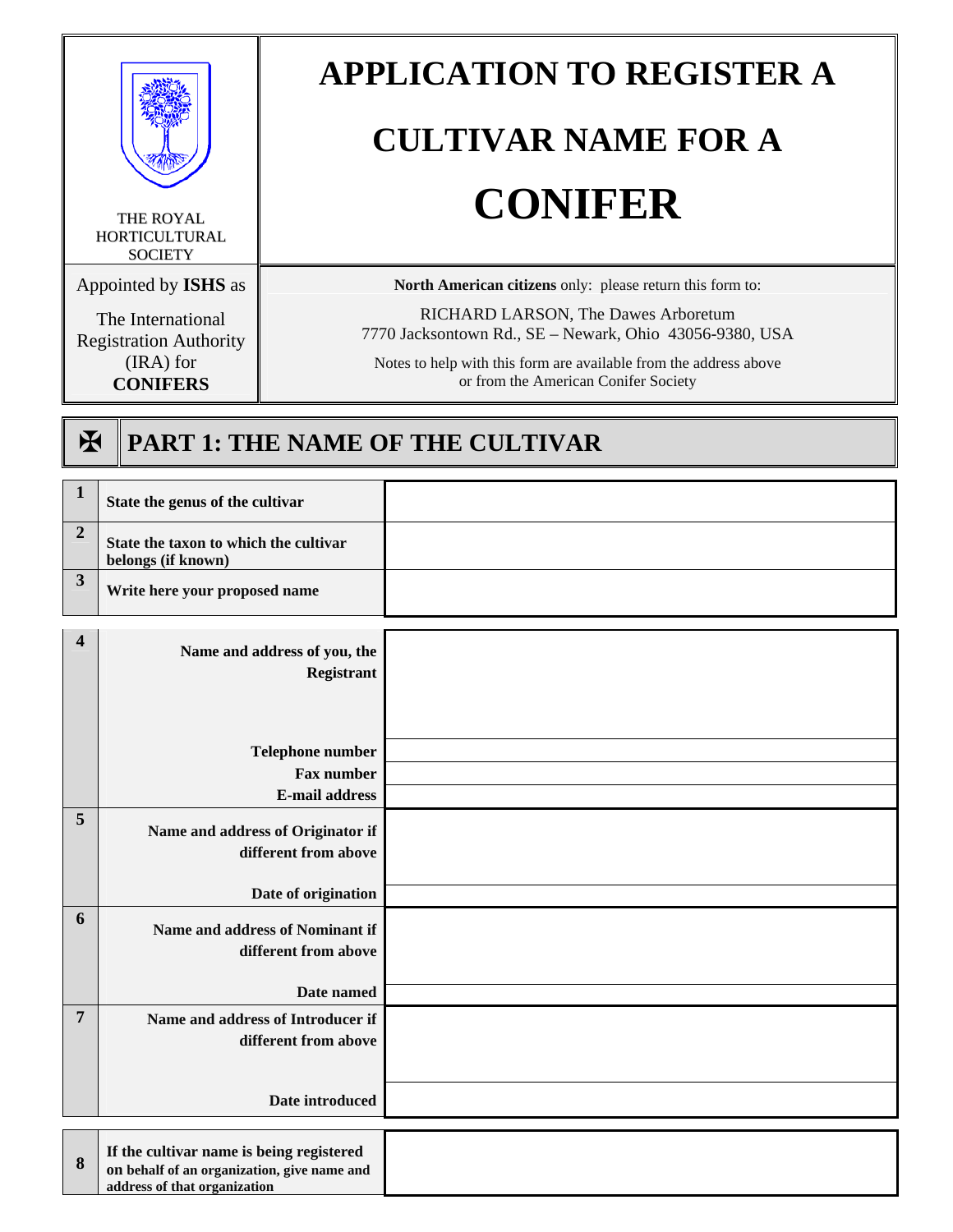| 9  | Has the Originator given permission for the cultivar to be registered under the<br>proposed name?                                                                                                                                                                 |                                                                                         | Circle: YES<br>NO   |
|----|-------------------------------------------------------------------------------------------------------------------------------------------------------------------------------------------------------------------------------------------------------------------|-----------------------------------------------------------------------------------------|---------------------|
| 10 | together with a description?                                                                                                                                                                                                                                      | As far as you know, has the name already been published in a dated publication          | Circle: YES<br>NO   |
| 11 | If the answer to 10 above is "Yes",<br>please give details of the earliest<br>publication and enclose a copy or a<br>photocopy of the relevant pages<br>(including evidence of date) with your<br>application                                                     |                                                                                         |                     |
| 12 | a Patent or Plant Breeders' Rights?                                                                                                                                                                                                                               | As far as you know, has the cultivar ever been subject to application for, or grant of, | Circle: YES<br>NO   |
| 13 | If the answer to 12 above is "Yes",<br>please give details of the first such<br>issuing National Authority and any<br>grant number(s) issued                                                                                                                      |                                                                                         |                     |
|    | <b>Grant Number</b>                                                                                                                                                                                                                                               |                                                                                         |                     |
|    |                                                                                                                                                                                                                                                                   | <b>Issued by</b>                                                                        |                     |
| 14 | name") instead of the cultivar name?                                                                                                                                                                                                                              | As far as you know, is the cultivar being sold under a trade designation ("selling      | Circle: YES<br>- NO |
| 15 | If the answer to 14 above is "Yes",<br>please list any such trade designations<br>together with any other information<br>you may have                                                                                                                             |                                                                                         |                     |
| 16 | Is the cultivar marketed under a trademark which has been formally been registered by<br>Circle: YES<br>NO.<br>a trademark authority (and entitled to bear the sign ®)?                                                                                           |                                                                                         |                     |
| 17 | Is the cultivar marketed under a non-registered trademark denoted by the sign $\mathbb{M}$ ?<br>Circle: YES<br>NO.                                                                                                                                                |                                                                                         |                     |
| 18 | If the answer to 16 or 17 above is<br>"Yes", please give name and address of<br>the trademark owner (or his assignee)<br>and for registered trademarks, please<br>state the issuing authority together with<br>any grant number (if known)<br><b>Grant Number</b> |                                                                                         |                     |
|    |                                                                                                                                                                                                                                                                   | <b>Issued by</b>                                                                        |                     |
| 19 | If the cultivar is named after someone living or dead, have you had permission from<br>Circle: YES<br>NO<br>that person (or his/her legal representative) to Register the name?                                                                                   |                                                                                         |                     |
| 20 | If it is not obvious, please state<br>derivation (meaning) of your<br>proposed name                                                                                                                                                                               |                                                                                         |                     |
| 21 | Has a Standard been deposited for inspection in a recognized herbarium?<br>Circle: YES<br>NO.                                                                                                                                                                     |                                                                                         |                     |
| 22 | If the answer to 21 above is<br>"Yes", please list the<br>herbarium and any others<br>maintaining duplicates                                                                                                                                                      |                                                                                         |                     |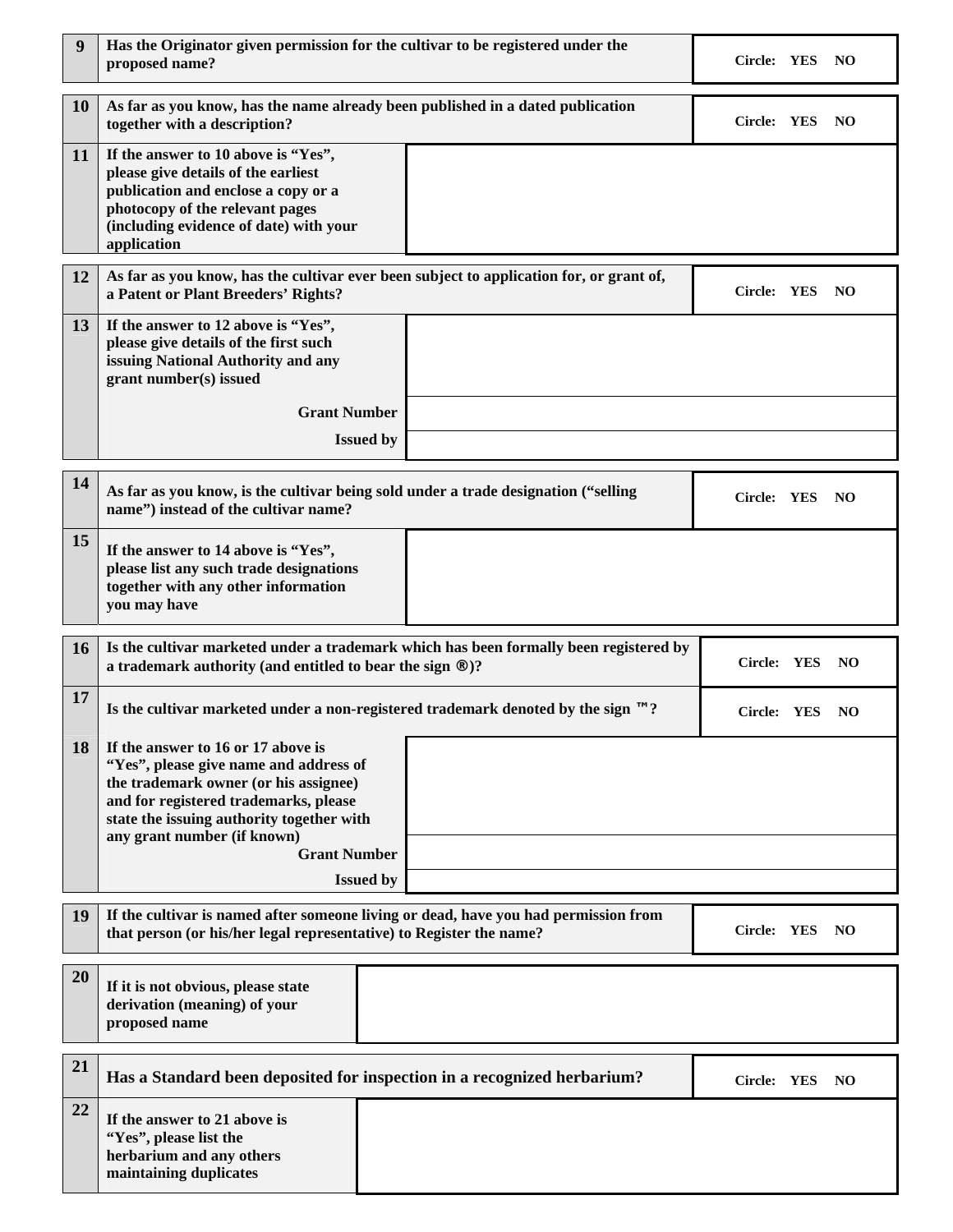### **EX PART 2: HISTORY OF THE CULTIVAR**

| 23        | If the cultivar was found growing in the<br>wild, please give original location where<br>it was found |  |  |
|-----------|-------------------------------------------------------------------------------------------------------|--|--|
|           |                                                                                                       |  |  |
| 24        | Was the cultivar selected from a batch of cultivated seedlings?<br>Circle: YES NO                     |  |  |
| 25        | If the answer to 24 above is "Yes", please state name of parents if known                             |  |  |
|           | Pollen (male) parent                                                                                  |  |  |
|           | Seed (female) parent                                                                                  |  |  |
| <b>26</b> | Name and address of Raiser or<br><b>Hybridizer</b>                                                    |  |  |
|           |                                                                                                       |  |  |
|           | Year of raising / hybridizing                                                                         |  |  |
| $-$       |                                                                                                       |  |  |

| 27 | Was the cultivar derived from a sport of another plant?                  |  | Circle: YES NO |
|----|--------------------------------------------------------------------------|--|----------------|
| 28 | If the answer to 27 above is "Yes",<br>please state name of parent plant |  |                |
| 29 | Name and address of Propagator                                           |  |                |
|    | Year of initial propagation                                              |  |                |
| 30 |                                                                          |  |                |

| 30 | If the cultivar was received as an<br>unnamed seedling or plant, where did it<br>come from? |  |
|----|---------------------------------------------------------------------------------------------|--|
|----|---------------------------------------------------------------------------------------------|--|

**31** If the cultivar has received any awards, please list them here

#### ? **PART 3: DESCRIPTION OF THE CULTIVAR**

| 32 | What are the distinctive<br>characteristics of the new<br>cultivar?                |  |
|----|------------------------------------------------------------------------------------|--|
| 33 | What existing cultivar does the<br>new cultivar most resemble?                     |  |
| 34 | In what way is the new cultivar<br>distinct from that in 33 above?                 |  |
| 35 | Please give here any other<br>descriptive information you<br>think may be relevant |  |